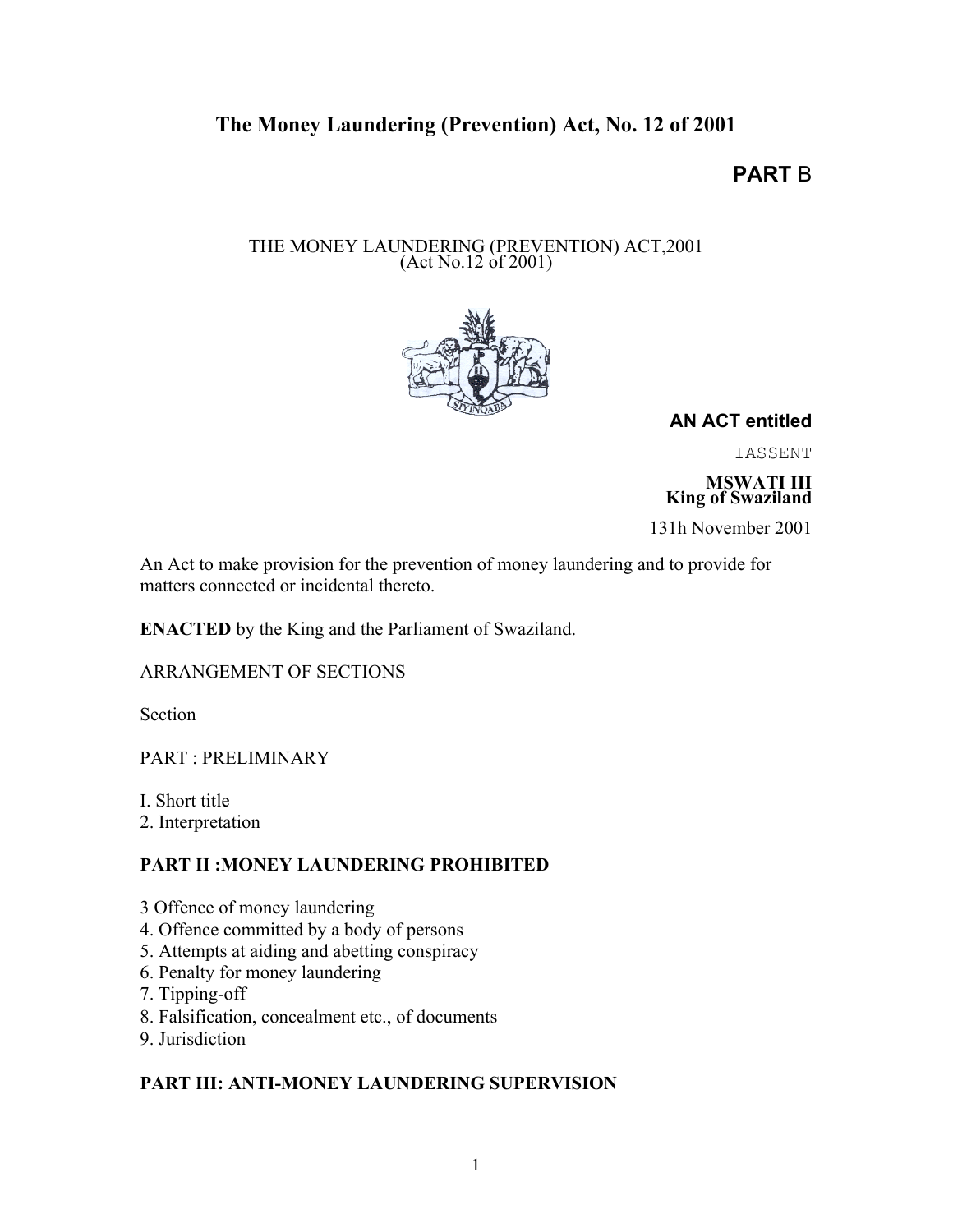- 10. The Supervjsory Authority
- Il. Powers of Supervjsory Authority
- 12. Ob1igatjons of accountable jnstjtutions
- 13. Reportjng of suspicious business transactions by accountable institutions
- 14. Competent Authority's power to obtain search warrant
- 15. Property trackjng and monitoring orders
- 16. Other measures to avoid money laundering
- 17. Currency reportjng when leaving Swazjland.

# PART IV: FREEZING AND FORFEITURE OF ASSETS IN RELATION TO MONEY LAUNDERING

- 18. Freezing of property
- 19. Forfeiture of property , proceeds or instruments
- 20. Rights of bona-fide third parties
- 21. Limitations on freezing and forfeiture of property

# PART v: INTERNATIONAL COOPERATION

22. Assistance to foreign countries

# PART VI: MISCELLANEOUS

- 23. Money laundering an offence for extradition purposes
- 24. Secrecy obligations overridden
- 25. Amendment of Schedule
- 26. Regulations

# PART I: PRELIMINARY

#### *Short title and commencement*

1. This Act may be cited as the Money Laundering (Prevention) Act, 2001 and shall come into force on such date as the Minister may. by notice in the Gazette, determine.

#### *Interpretation*

#### 2. In this Act, unless the context otherwise requires -

"accountable institution" means any person whose regular occupation or business is, for the, account of that person, the carrying on of -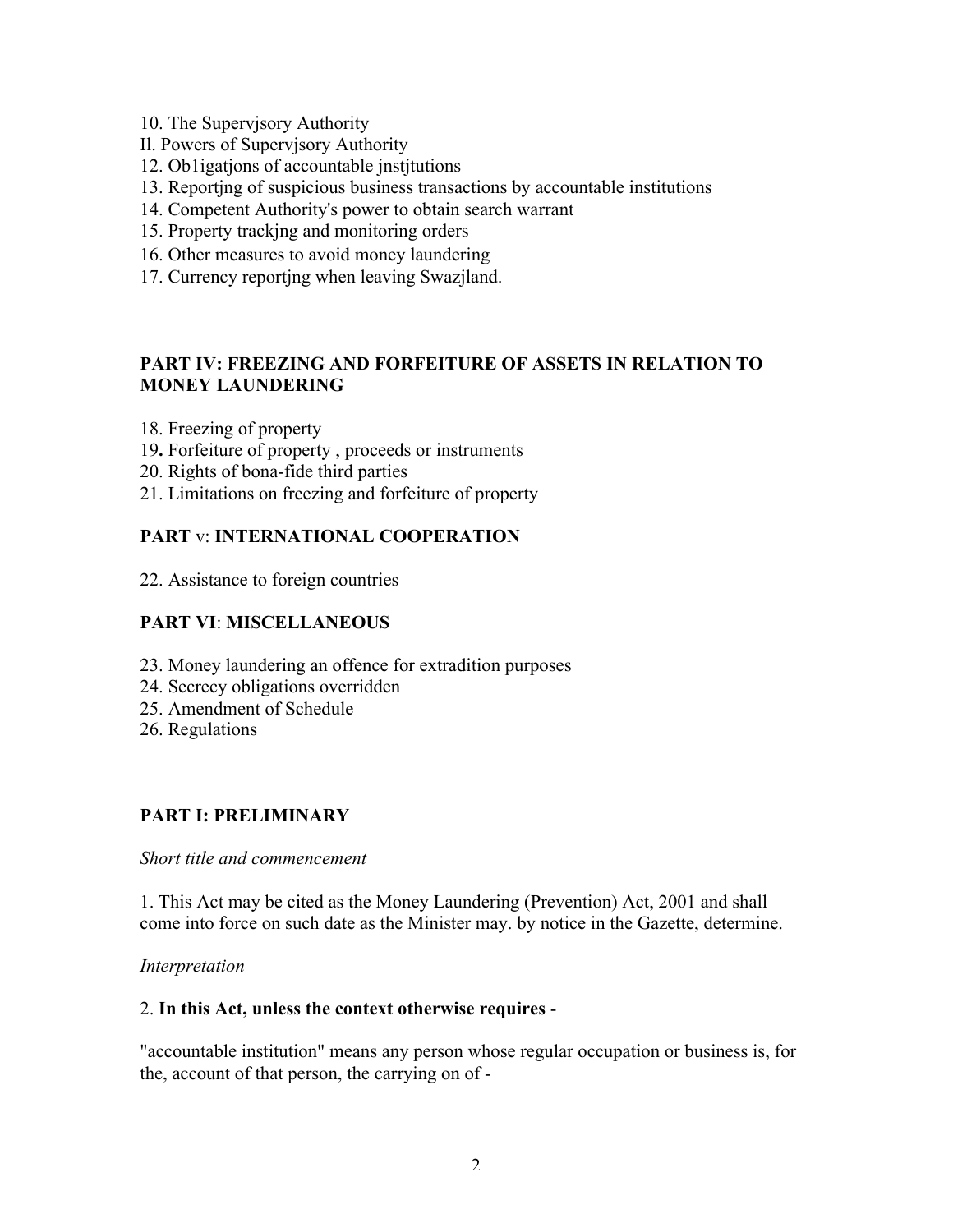(a) any activity listed in the First Schedule to this Act

(b) any other activity defined by the Minister by notice published in the Gazette amending the First Schedule to this Act;

"business transaction" means any arrangement, including opening an account, between two or more persons where the purpose of the arrangement is to facilitate a transaction between the persons concerned and includes any related transaction between any of the persons concerned and another person;

"business transaction record'. in relation to a business transaction includes

(a) the identification of all the persons party to that transaction;

(b ) a description of that transaction which identifies its purpose and method of execution:

(c) the details of any account used for that transaction, including bank, branch and sort code; and

(d) the total value of that transaction;

"competent authority" means the Director of Public Prosecutions and includes any person authorized by him to act on his behalf;

"Court" means the High Court

"freezing" means temporarily prohibiting the transfer, conversion, disposition or movement of property or temporarily assuming custody or control of property on the basis of an order issued by a court;

"forfeiture" means the permanent deprivation of property by order of a court;

"identification record" means

(a) where the person is a corporate body, the details

(i) of the certificate of incorporation, such certificate having been certified by a notary public where the corporate body is incorporated outside of Swaziland;

(ii) of the most recent annual return of the corporate body filed at the General Registry .such return having been certified by a notary public where the public body is incorporated outside of Swaziland;

(iii) of any officer of the corporation;

(b) sufficient documentary evidence to prove to the satisfaction of a financial institution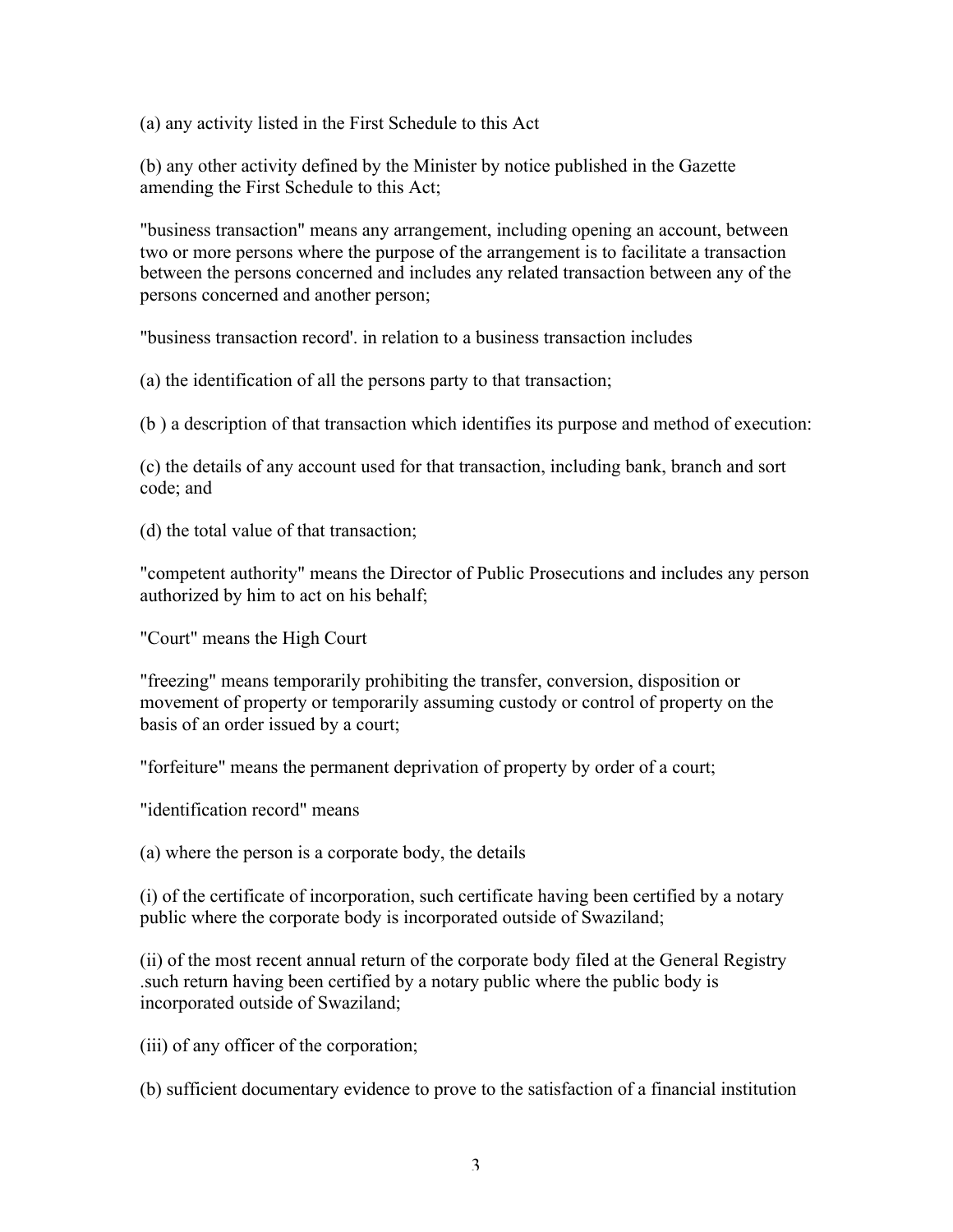that the person is who that person claims to be;

and for accounting purposes "person" includes any person who is a nominee, agent, beneficiary or principal in relation to a business transaction;

"instrument" means something that is used in or intended for use in any manner in the commission of a money laundering offence;

'Minister" means the Minister responsible for Finance;

'money laundering" means

(a) engaging, directly or indirectly, in a transaction that involves property that is the proceeds of crime, knowing or having reasonable grounds for believing the same to be the proceeds of crime; or

(b ) receiving. possessing, managing, investing, concealing, disguising, disposing of or bringing into Swaziland any property that is the proceeds of crime, knowing or having reasonable grounds for believing the same to be the proceeds of crime;

"person" means any entity, natural or juridical, including among others, a corporation, partnership, trust or estate, joint stock company, association, syndicate, joint venture, or other unincorporated organisation or group, capable of acquiring rights or entering into obligations;

"prescribed offence" means an offence listed in the Second Schedule to this Act;

"proceeds of crime" means any property derived or obtained, directly or indirectly, through the commission of a prescribed offence, whether committed in Swaziland or elsewhere and shall include any property which is knowingly mingled with property that is so derived or obtained;

"property" includes money, investments, holdings, possessions, as sets and all other properties whether movable or immovable wherever situate;

"Supervisory Authority" means the Governor of the Central Bank of Swaziland, or any person acting in that capacity,

#### PART Il: MONEY LAUNDERlNG PROHIBITED

#### *Offence of money laundering*

3. A person who, after the commencement of this Act, engages in money laundering commits an offence.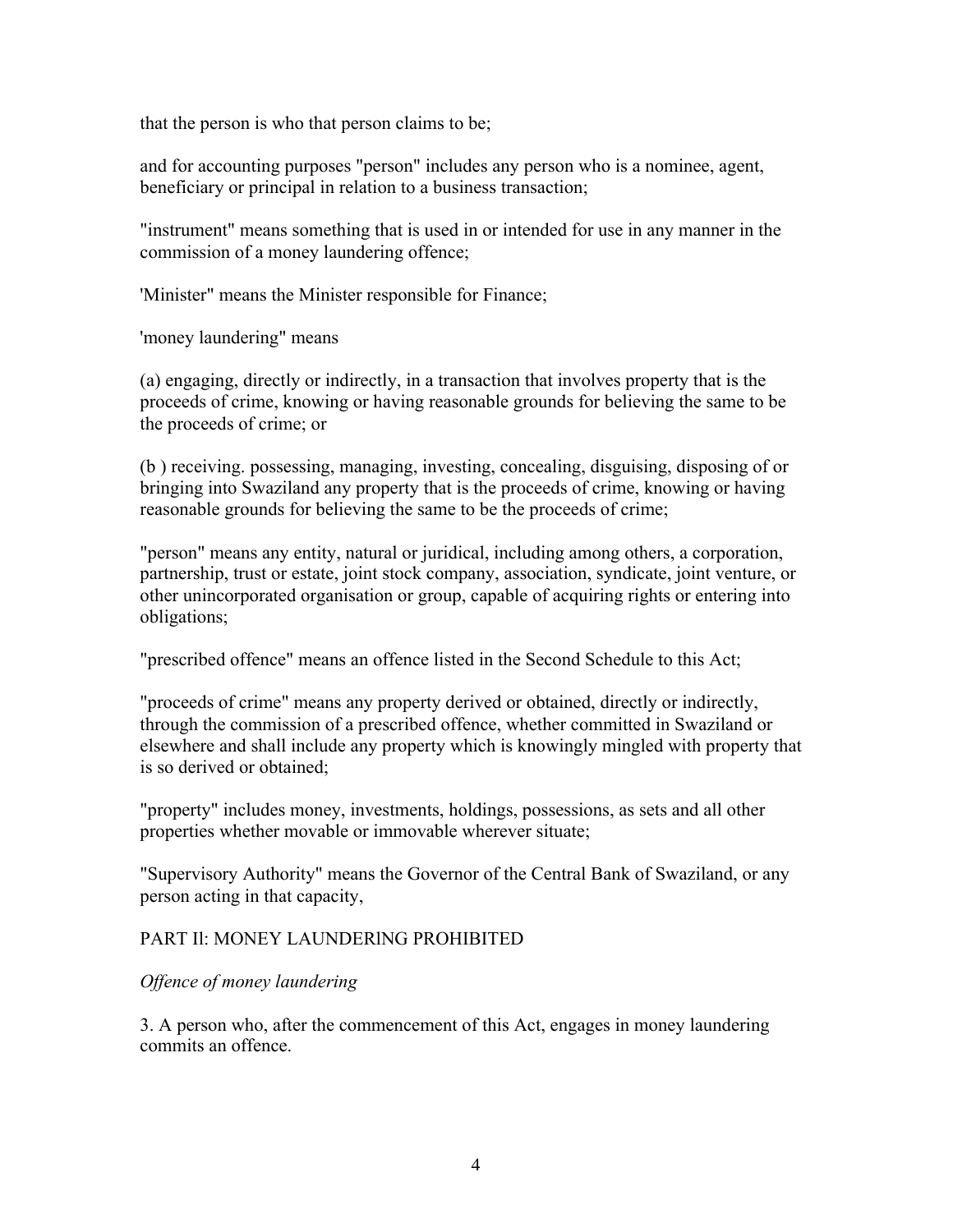#### *Offence committed by a person other than a natural person*

4. Where an offence under Section 3 is committed by a person, other than a natural person who at the time of the commission of the offence, acted in an official capacity for or on behalf of such body of persons, whether as a director, manager, secretary or other similar officer. or was purporting to act in such capacity, that person is liable to punishment for that offence, unless he adduces evidence to show that the offence was committed without his knowledge, consent or connivance.

#### *Attempts at money laundering, aiding and abetting, conspiracy*

5. Any person who attempts or who aids, abets, counsels, or procures the commission of. or who conspires to commit, the offence of money laundering is guilty of an offence.

# *Penalty for money laundering*

6. A person who commits an offence under the provisions of sections 3, 4, or 5 of this Act shall be liable and punishable on conviction, to a fine which shall not be less than twenty-five thousand Emalangeni (E25,OOO.OO) or to imprisonment for a term which shall not be less than six (6) years or to both such fine and imprisonment.

# *1ipping-off*

7. (I) It is an offence for a person who knows or suspects that an investigation into money laundering has been, is being, or is about to be made, to divulge that fact or any other information (o another whereby the investigation is likely to be prejudiced.

(2) A person who commits an offence under subsection (I) is liable on conviction to a fine not exceeding twenty thousand Emalangeni (E20,OOO.00), or to imprisonment for a term not exceeding five (5) years, or to bath such fine and imprisonment.

# *Falsification, concealment etc., of document*

8. (1) It is an offence for a person to falsify, conceal, destroy or otherwise dispose of or cause or permit the falsification, concealment, destruction or disposal of any document or material which is or likely to be relevant to an investigation into money laundering or to any order made in accordance with the provisions of this Act.

(2) A person who commits an offence under subsection (1) is liable, on conviction, to a fine not exceeding twenty thousand Emalangeni (E20,000.OO) or to imprisonment for a term not exceeding five (5) years, or to both such fine or imprisonment.

# *Jurisdiction*

9. Notwithstanding anything to the contrary contained in this Act or in any other law, any offence under this Act may be investigated, and prosecuted in Swaziland regardless of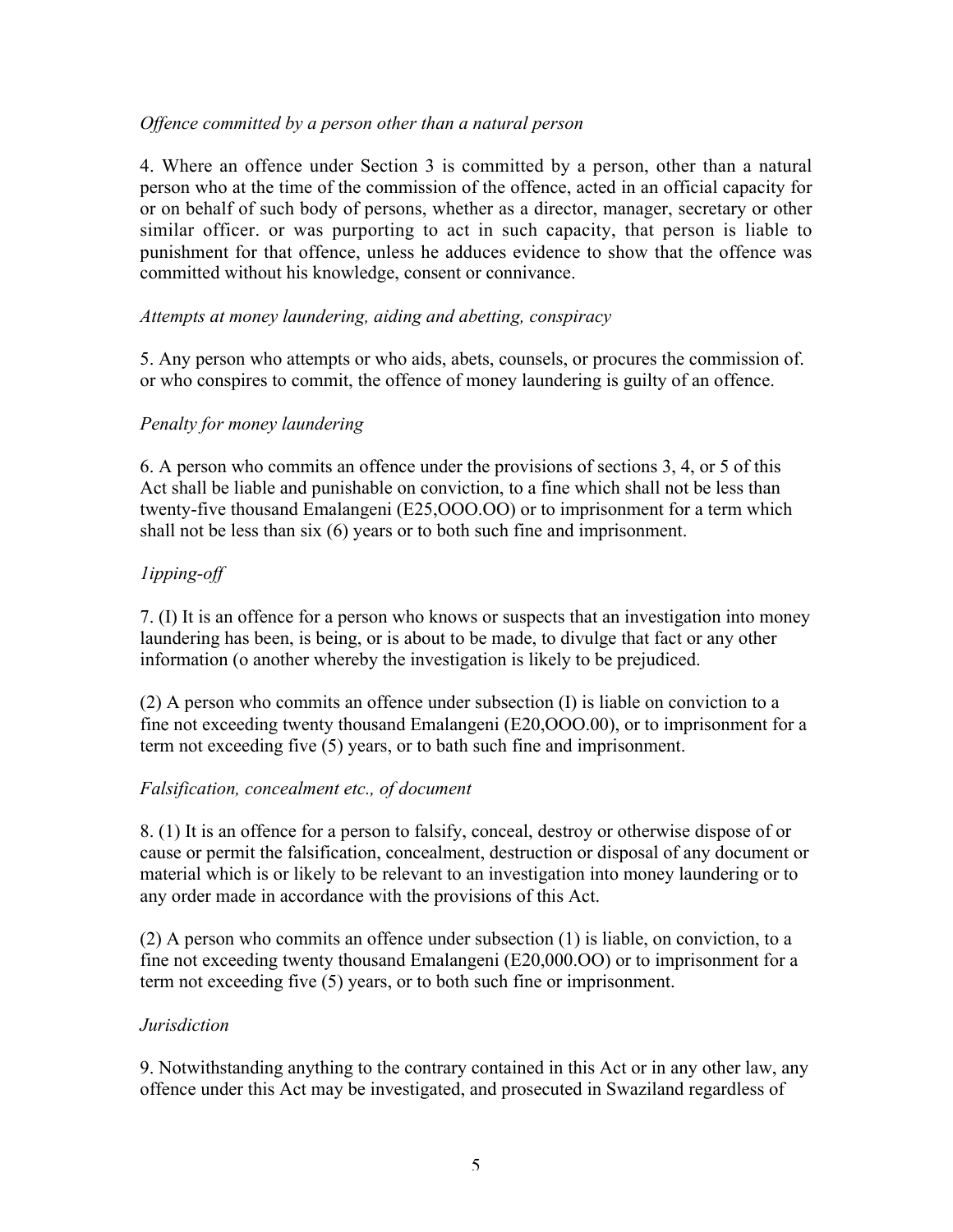whether or not the offence occurred in Swaziland or in any other country, but without prejudice to extradition where applicable.

# PART III: ANTI-MONEY LAUNDERING SUPERVISION

#### *The Supervisory Authority*

10. The powers of the Supervisory Authority as provided in this Act shall be carried out by the Governor of the Central Bank of Swaziland for that purpose.

# *Powers o/the Supervisory Authority*

11 (1) The Supervisory Authority-

(a) shall receive the reports issued by any accountable institution pursuant to the provisions of section 13;

(b) shall send any such report to the law enforcement authorities if, having considered the report, the Supervisory Authority also has reasonable grounds to believe that a money laundering offence is being, has been or is about to be committed;

(c) may, if there are reasonable grounds for believing that a contravention or breach of this Act may have occurred, enter into the premises of any accountable institution during normal working hours to inspect any business transaction record kept by that accountable institution and ask any questions relevant to such record and to make any notes or take any copies of the whole or any part of any such record;

(d) shall send to the law enforcement authorities any information derived from an inspection carried out pursuant to the provisions of paragraph (c) of this section if the Supervisory Authority has reasonable grounds to believe that a money laundering offence is being, has been, or is about to be committed;

(e) may destroy any note or copy thereof made or taken pursuant to the provisions of paragraph (c) of this section within three years of the inspection save where any such note or copy has been sent to a law enforcement authority;

(f) may instruct any accountable institution to take such steps as may be appropriate to facilitate any investigation anticipated by the Supervisory Authority following a report or investigation made under the provisions of this section;

(g) may compile statistics and records, provide information to law enforcement authorities and regulatory bodies within or without Swaziland, in accordance with Part V of this Act,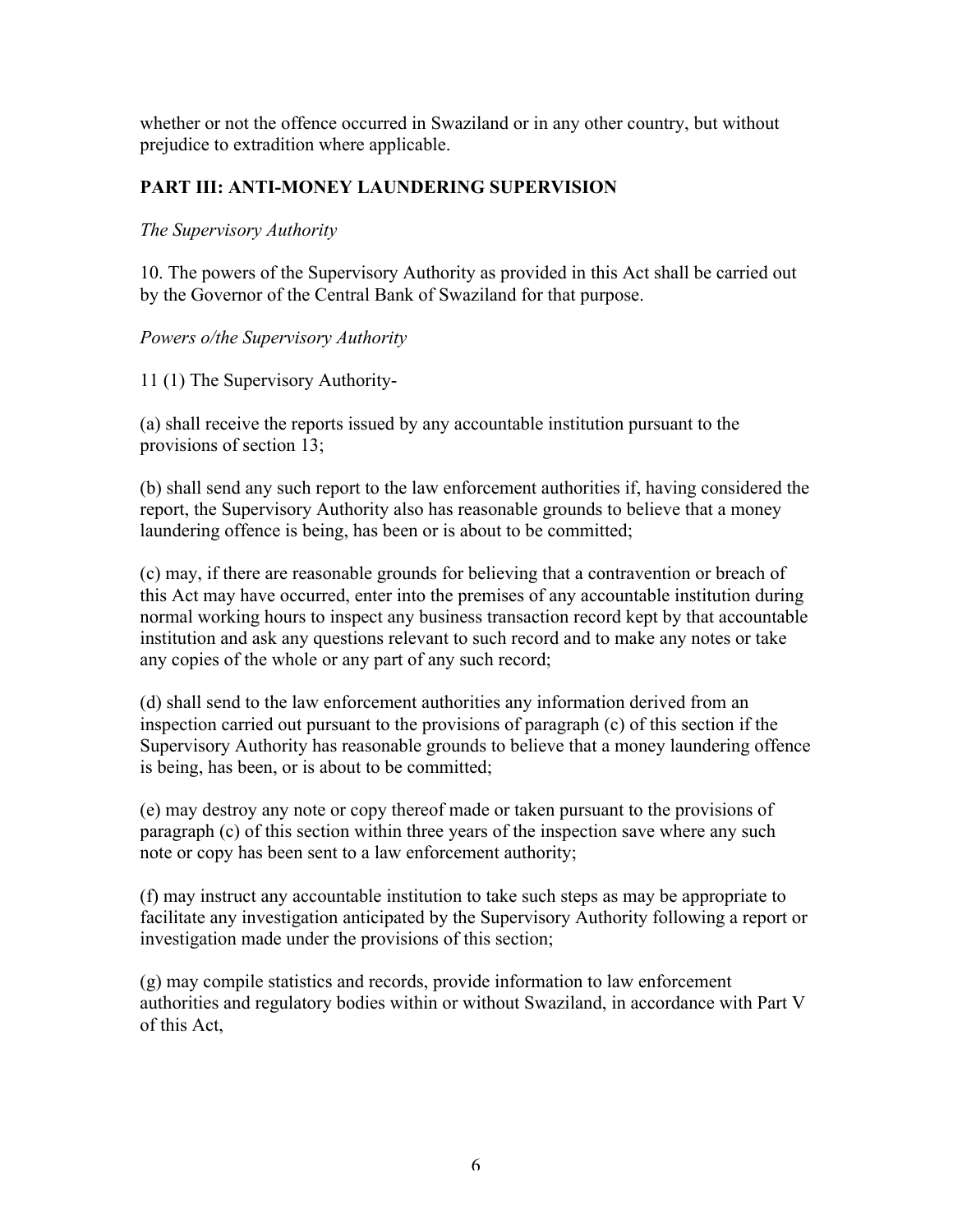make recommendations arising out of any information received, issue guidelines to accountable institutions and advise the Minister with regard to any matter relating to money laundering; and

(h) shall create training requirements and provide such training for accountable institutions in respect of the business transaction record-keeping and reporting obligations as provided in this Act.

(2) No criminal or civil liability may be instituted against the Supervisory Authority for things done in good faith in the performance of its duties.

# *Obligations of accountable institutions*

#### 12. An accountable institution shall

(a) keep a business transaction record of any business transaction for a period of five years after the termination of the business transaction so recorded;

(b) comply with any instruction issued to it by the Supervisory Authority pursuant to section  $11(f)$ ;

(c) permit the Supervisory Authority upon request to enter into any premises of the accountable institution during normal working hours and inspect the records kept pursuant to the provisions of paragraph (a) and to make any notes or taken any copies of the whole or any part of any such record and shall answer questions asked by the Supervisory Authority in relation to such records; and

(d) comply with the guidelines and training requirements issued and provided by the Supervisory Authority respectively in accordance with section 11 (1) (*g*) or (h).

# *Reporting of suspicious business transactions by accountable institutions*

13. (1) An accountable institution shall pay special attention to all complex, unusual or large business transactions, or unusual patterns of transactions whether completed or not, and or to insignificant but periodic transactions, which are suspicious.

(2) On reasonable suspicion that the transactions described in subsection (1) could constitute or be related to money laundering, an accountable institution shall promptly report such suspicious transactions to the Supervisory Authority.

(3) When the report referred to in subsection (2) above is made in good faith. the accountable institutions or its employees, staff, directors, owners or other representatives, shall be exempt from criminal, civil and/or administrative liability, as the case may be, for complying with this section or for breach of any restriction on disclosure of information imposed by contract or by any legislative. regulatory or administrative provision.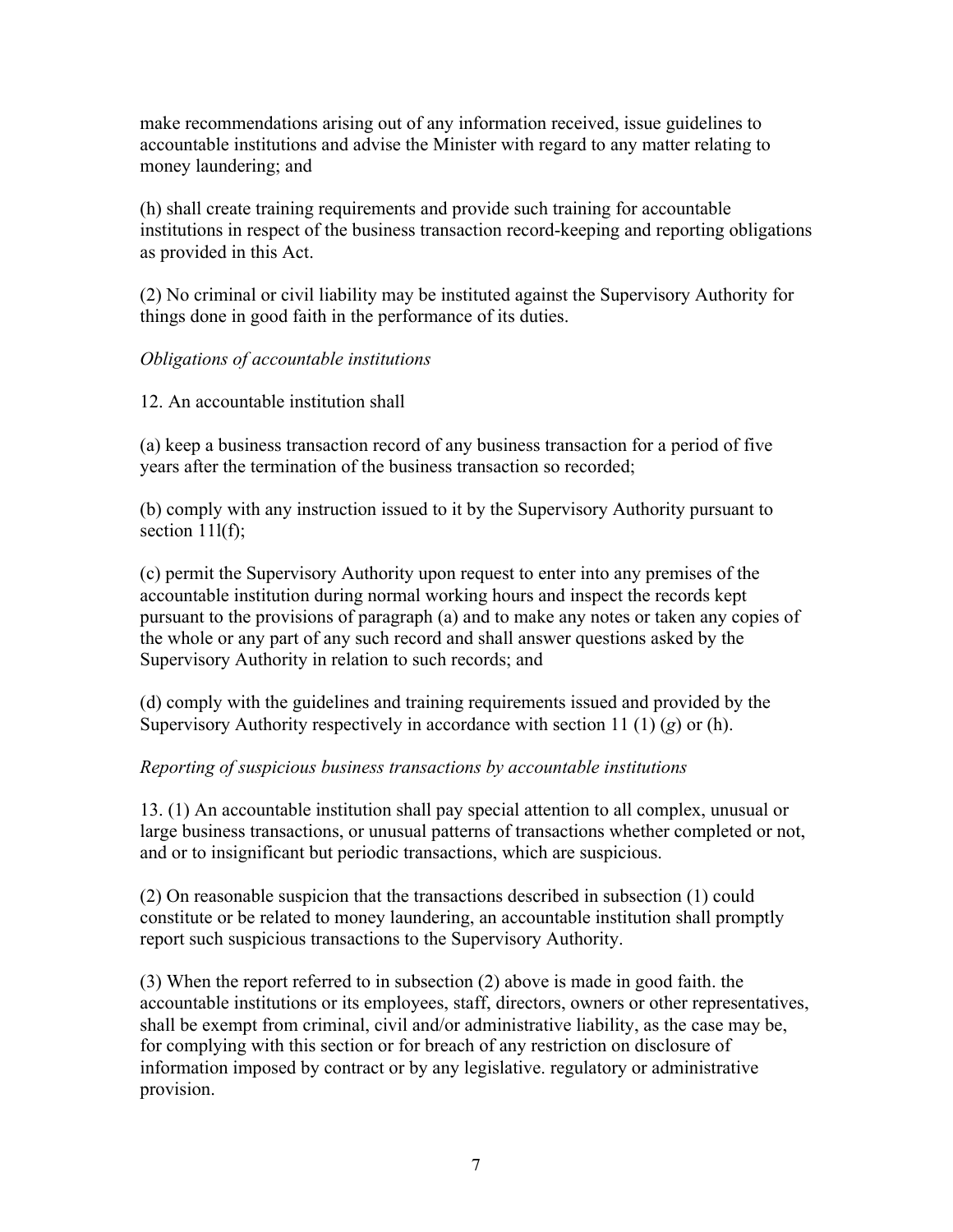(4) A criminal offence is committed by an accountable institution or its employees. staff, directors. owners or other authorised representatives who, acting as such, wilfully fails to comply with the obligations in this section, or who wilfully make a false report.

(5) Without prejudice to criminal and/or civil liabilities for offences connected to money laundering. an accountable institution that fails to comply with the requirements of this section commits and offence and shall be liable, on conviction. to a fine not exceeding fifty thousand Emalangeni (E5O.000.OO) and in addition, the licence of such accountable institution to operate as such may be suspended or revoked.

#### *Competent Authority's power to obtain search warrant*

14. The competent authority or any law enforcement authority upon application to a Judge of the High Court and satisfying mm that there are reasonable grounds to believe that -

(a) an accountable institution bas failed to keep a business transaction record as provided by the provisions of section  $12(a)$ ;

(b) an accountable institution has failed to report any business transaction as provided by the provisions of section 13(2); or

(c) an officer or employee of an accountable institution is committing, has committed or is about to commit a money laundering offence,

may obtain a warrant to enter any premises belonging to, in the possession of or under the control of the accountable institution or any officer or employee of such institution and to search the premises and remove any document, material or other thing therein for the purposes of competent authority or law enforcement agency as ordered by the Judge and specified in the warrant.

# *Property tracking and monitoring orders*

15. The Supervisory Authority, competent authority or any law enforcement authority may apply to the court where there are reasonable grounds for believing that a person is commit ting, has committed or is about to commit a money laundering offence for purposes of obtaining an order:-

- (a) that any document relevant to
- (i) identifying, locating or quantifying any property; or
- (ii) identifying or locating any document necessary for the transfer of any property

belonging to, or in the possession or under the control of that person be delivered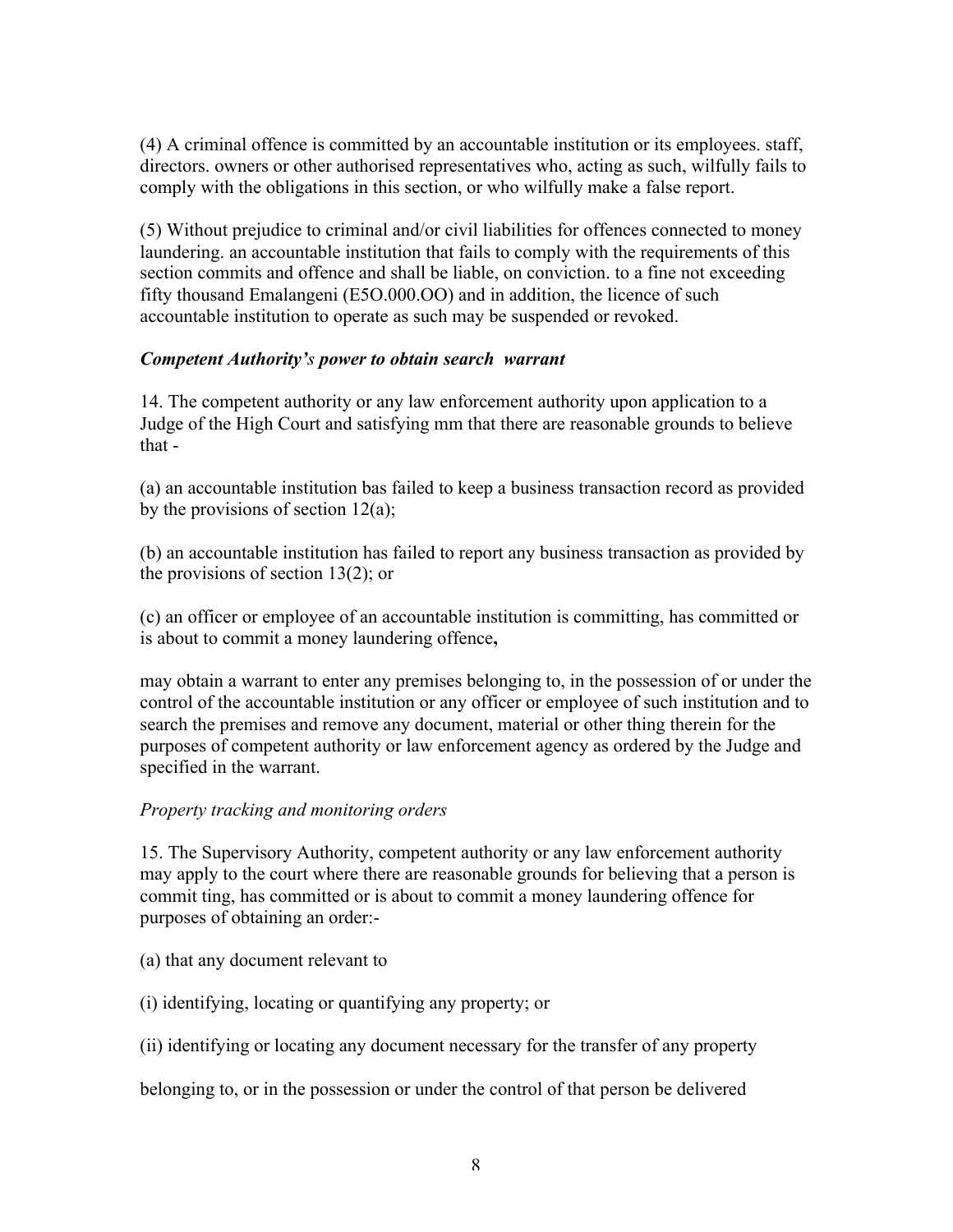forthwith to the Supervisory Authority, competent authority or law enforcement authority;

(b) that an accountable institution forthwith produce to the Supervisory Authority, competent authority or law enforcement authority all information obtained by the institution about any business transaction conducted by or for that person with the institution during such period before or after the date of the court order.

#### *Other measures to avoid money laundering*

16. A person who has been convicted of a prescribed offence (whether in Swaziland or elsewhere) or of an offence under this Act may not be eligible or licensed to carry on the business of an accountable institution.

#### *Currency reporting when leaving Swaziland*

!7. A person who !eaves Swaziland for a destination outside the common monetary area with more than ten thousand Emalangeni (E10,000.00) in cash (in Swaziland currency} without first having obtained permission from the Supervisory Authority commits an offence under this Act and is liable on conviction to a fine not exceeding twenty thousand Emalangeni (E20, OOO.OO) or to imprisonment not exceeding five (5) years.

# PART IV: FREEZING AND FORFEITURE OF ASSETS IN RELATION TO MONEY LAUNDERING

# *Restraint order*

18. (I) Where a person has been charged or is about to be charged with a money laundering offence. the competent authority may make an application to the Court freezing the property of. or in the possession or under the control of that person, wherever such property may be.

(2) An application made under subsection (I), may be made ex parte to a judge in Chambers and shall be accompanied by an affidavit sworn on the information deposing  $\text{to}$ :

(a) the offence or matter under investigation;

- (b) the person who is believed to be in possession of the property;
- (c) the grounds for the belief that an order of forfeiture be made under this Act; or
- (d) the description of the property.

(3) If satisfied that there are reasonable grounds to believe that there exists any property in respect of which an order of forfeiture may be made under this Act, the judge may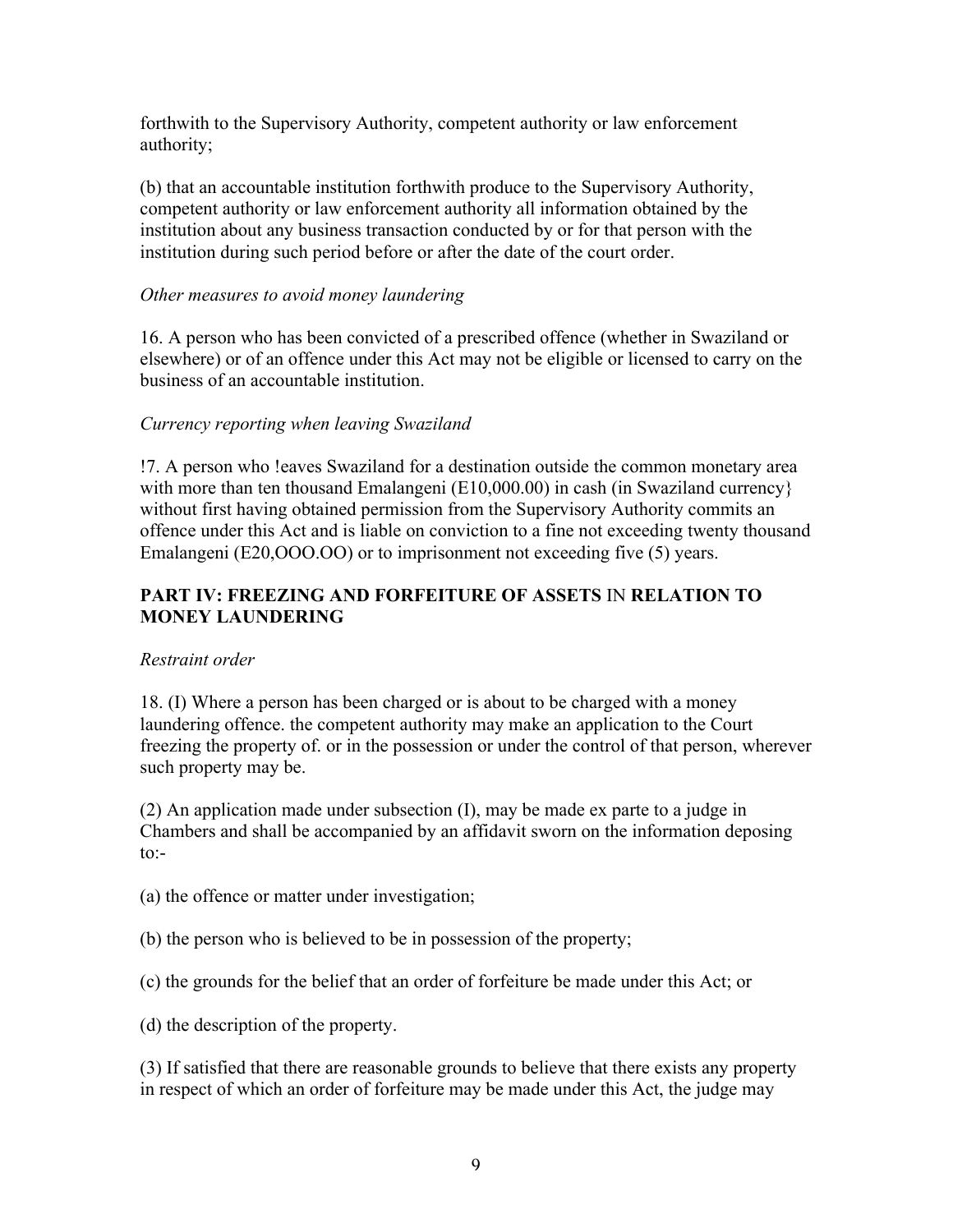make an order -

(a) prohibiting any person from disposing of, or otherwise dealing with property specified in the order otherwise than in such manner as may be specified in the order; and

(b)at the request of the competent authority, and where the judge is of the opinion that the circumstances so require, appoint a person to take control of or to manage or otherwise deal with property.

(4) Subject to subsection (5) and (6), the judge in making an order under subsection (3) may give directions as to the disposal of that property for the purpose of -

(a) determining any dispute as to the ownership of the property or any part thereof;

(b) its proper administration during the period of freezing;

(c) the payment of money to that person for the reasonable subsistence of that person and his family; and

(d) permit ting the use of the property in order to enter into a recognisance required of that person by a court.

(5) Before making an order under subsection (3 ), the judge may require the competent authority to give such undertakings as the judge considers appropriate with respect to the payment of damages or costs, or both, in relation to the making and execution of the order.

(6) The order shall provide for notice to be given to persons affected by the order in such manner as the judge directs or as may be prescribed by rules of court.

(7) An order made under the provisions of this section shall cease to have effect at the end of the period of forty-eight hours if the person against whom such order was made has not been charged with a money laundering offence within that time.

#### *Forfeiture of property, proceeds or instruments*

19. (1) Where a person is convicted of a money laundering offence, the court shall order that the property, proceeds or instruments derived from or connected or related to such an offence be forfeited and disposed of in such manner as the court may direct.

(2) If, as a result of any act or omission of the person convicted, any of the property, proceeds or instruments cannot be forfeited, the court shall order the forfeiture of any other property of the person convicted, for an equivalent value, or shall order the person convicted to pay a fine of such value.

(3) In determining whether or not any property is derived from or connected or related to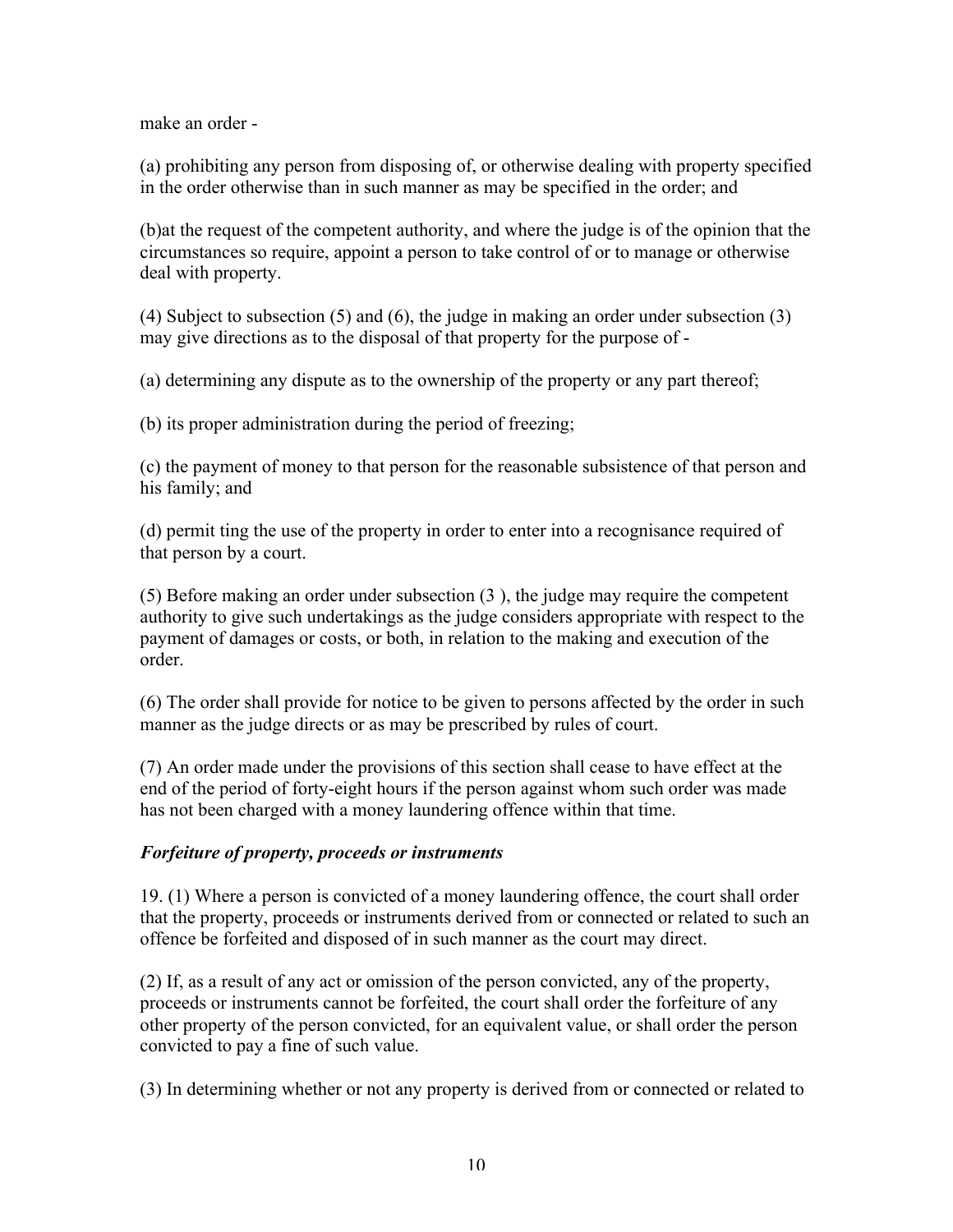a money laundering offence, the court shall apply the standard of proof required in civil proceedings.

(4) In making a forfeiture order, the court may give directions for the purpose of determining any dispute as to the ownership of the property or any part thereof.

(5) For purpose of this Act, the court may infer that property was obtained or derived as a result of the commission of a money laundering offence where evidence established that the value, after the commission of that offence, of all the property of the person alleged to have committed the offence exceeds the value of all the property of that person before the commission of that offence and the court is satisfied that the income of that person from his legitimate sources as disclosed by him to the court pursuant to subsection (6) cannot reasonably account for such an increase in value.

( 6) A person convicted or absolutely or conditionally discharged of a money laundering offence may be summoned to appear before the court at the instance of the competent authority and to give information as to his legitimate sources of income.

# *Rights of bona fide third parties*

20. ( I) The measures and sanctions referred to in sections 18 and 19 shall apply without prejudice to the rights of bona fide third parties.

(2) Proper notifications shall be made so that ail those claiming legitimate legal interest in the property, proceeds or instruments may appear in support of their claims.

(3) A third party's lack of good faith may be inferred, at the discretion of the court or other competent authority, from the circumstances of the case.

(4) The court or competent authority shall return the property, proceeds or instruments to the claimant, when it has been proven that:-

(a) the claimant has a legitimate legal interest in the property, proceeds or instruments;

(b) no participation, collusion or involvement with respect to money laundering offence which is the subject of the proceedings can be imputed to the claimant;

(c) the claimant lacked knowledge and was not intentionally ignorant of the illegal use of the property. proceeds or instruments or if he had knowledge. did not freely consent to its illegal use;

(d) the claimant did not acquire any right in the property, proceeds or instruments from a person proceeded against under circumstances that give rise to a reasonable inference that any right was transferred for the purpose of avoiding the subsequent forfeiture of the property, proceeds or instruments and: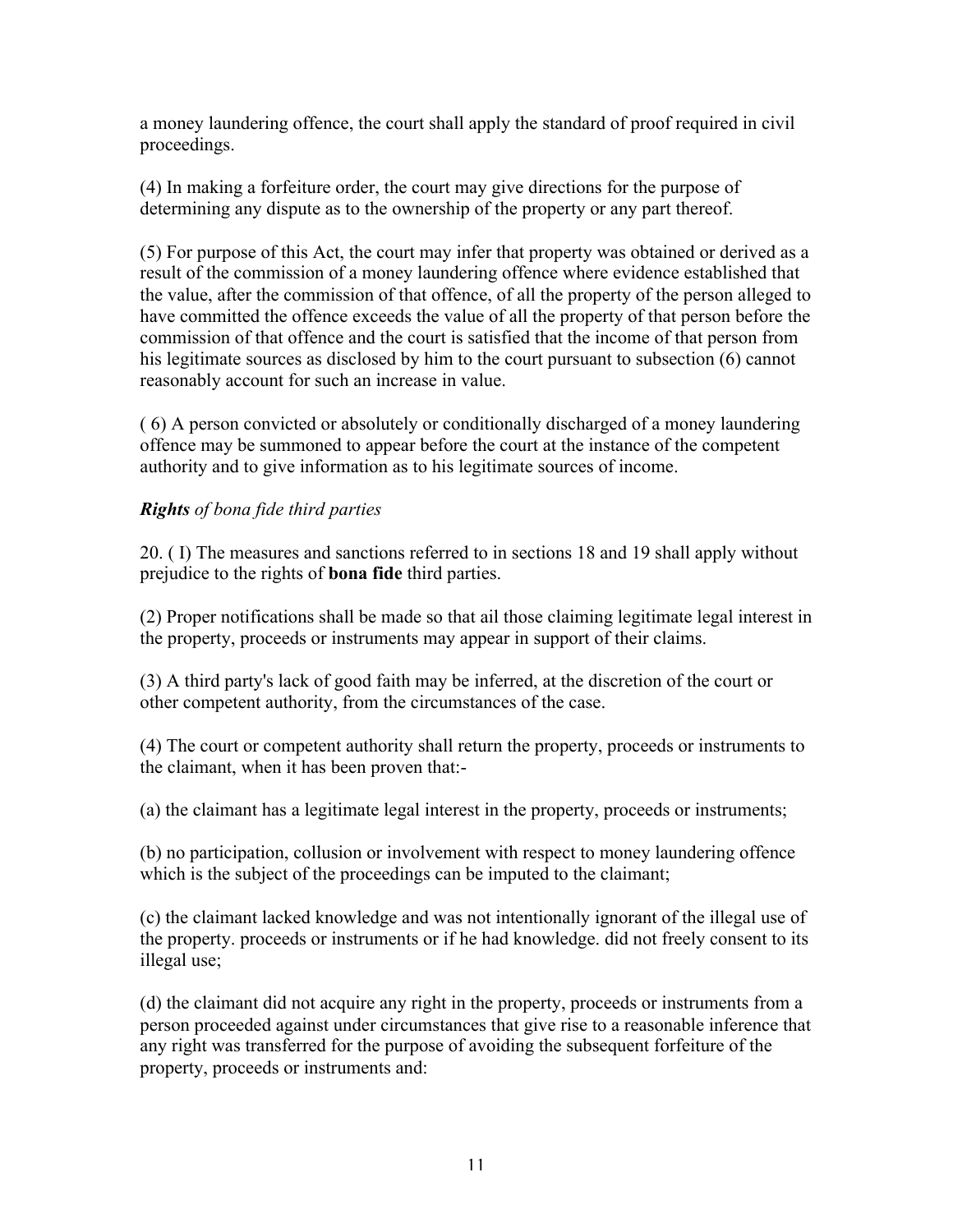(e) the claimant did all that could reasonably be expected to prevent the illegal use of the property, proceeds or instruments.

# *Limitations on freezing or forfeiture of property*

21. The provisions of sections 18 and 19 shall only apply to property coming into the possession or under the control of a person after the coming into force of this Act.

# PART V: INTERNATIONAL COOPERATION

# *Assistance to foreign countries*

22. (I) The court or other competent authority shall co-operate with the court or other competent authority of another State, taking the appropriate measures to provide assistance in matters concerning money laundering, in accordance with this Act, and within the limits of their respective legal systems.

(2) The court or other competent authority may receive a request from the court or other competent authority of another State to identify, trace, freeze, seize or forfeit the property, proceeds, or instruments connected to money laundering, and may take appropriate action.

(3) A final judicial order of judgment that provides for the forfeiture of property. proceeds or instruments connected to money laundering, issued by a court or other competent authority of another State, may be recognised as evidence that the property, proceeds or instruments referred to by such order or judgement may be subject to forfeiture in accordance with the law

(4) The court or other competent authority may receive and take appropriate measures w1th respect to a request from a court Or other competent authority from another State. for assistance related to a civil, crimina1, or administrative investigation, prosecution or proceedings. as the case may be, involving money laundering offences, or violation of this Act.

(5). Any provisions referring to bank secrecy or confidentiality shall not be an impediment to compliance with this section, when the information is requested by or shared with the court or other competent authority.

(6) Assistance referred to in this section shall be provided only to those countries with whom Swaziland has entered into mutual assistance treaties on a bilateral or multilateral basis. and ail such assistance shall be subject to the terms of such treaties.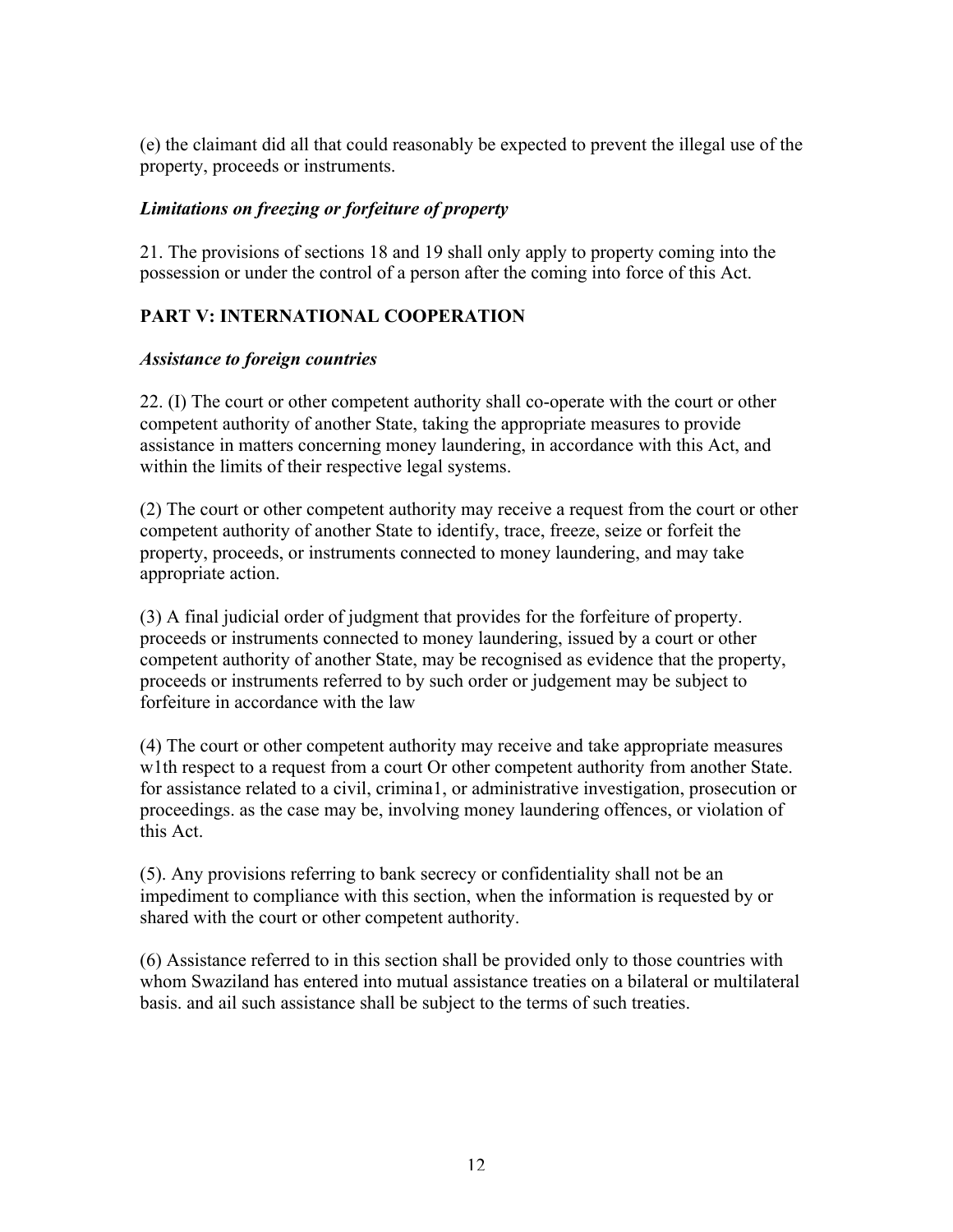# PART VI: MISCELLANEOUS

#### *Money laundering an offence for extradition purposes*

23. Money laundering is an offence for the purpose of any law relating to extradition or the rendition of fugitive offenders.

#### *Secrecy obligation overridden*

24. Subject to the provisions of any banking law, the provisions of this Act shall have effect notwithstanding any obligation as to secrecy or other restriction upon the disclosure of information imposed by an law or otherwise.

#### *Amendment of Schedules*

25. The Minister may, from time to time after approval by Parliament, by notice published in the Gazette. amend the Schedules to this Act.

#### *Regulations*

26. The Minister may make Regulations for the better carrying out of the provisions of this Act and for prescribing anything that needs to be prescribed.

# FIRST SCHEDULE

#### *Activities of Accountable Institutions*

1. "Banking business" and "financial business" as defined in the Financial Institutions Order, 1975;

- 2. Offshore Banking business.
- 3. Venture risk capital
- 4. Money transmission services;

5. Issuing and administering means of payments ( e.g. credit cards. Travellers' cheques and bankers , drafts);

6. Guarantees and commitments

7. Trading for own account or for account of customers in

(a) money marketing instruments (e.g., cheques, bills, certificates of deposits, commercial paper, etc.);